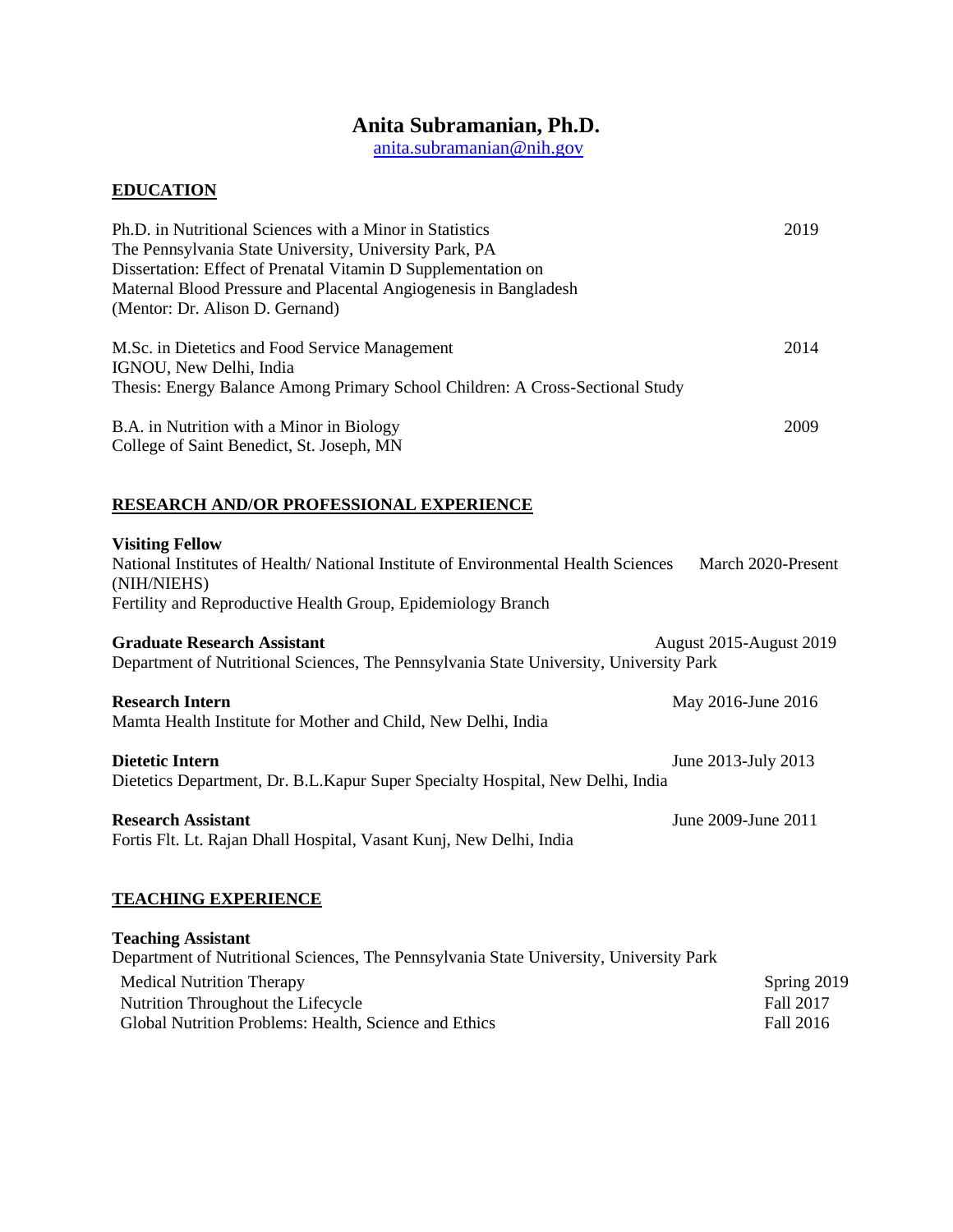### **Guest Lecturer**

"Nutrition Throughout the Lifecycle", Department of Nutritional Sciences, The Pennsylvania State University, University Park, PA, Fall 2017 (1 lecture)

"Global Nutrition Problems: Health, Science and Ethics", Department of Nutritional Sciences, The Pennsylvania State University, University Park, PA, Fall 2016 (3 lectures)

# **MENTORING EXPERIENCE**

Mentored four undergraduate (majors: Nutrition, Biology) and one graduate student (major: physiology) who helped with my research. One of these undergraduates also worked on an independent study.

# **HONORS AND AWARDS**

|           | Undergraduate Mentor Award, Department of Nutritional Sciences, The     | April 2019            |
|-----------|-------------------------------------------------------------------------|-----------------------|
|           | Pennsylvania State University                                           |                       |
| $\bullet$ | Nutrition Travel Grant, Department of Nutritional Sciences, The         | Spring 2019           |
|           | Pennsylvania State University                                           |                       |
|           | Mary Frances Picciano Endowment Award, Department of Nutritional        | Fall/Spring (2018-19) |
|           | Sciences, The Pennsylvania State University                             |                       |
| $\bullet$ | Finalist in the Clinical Emerging Leader Award Oral Competition at      | June 2018             |
|           | Nutrition 2018, Boston, organized by the American Society for Nutrition |                       |
|           | American Society for Nutrition Travel Grant, Nutrition 2018, Boston     | June 2018             |
| $\bullet$ | Ruth L.Pike Scholarship in Basic Nutrition Science, The Pennsylvania    | Fall/Spring (2016-17) |
|           | <b>State University</b>                                                 |                       |
| $\bullet$ | Excellence in Graduate Recruitment, The Pennsylvania State University   | Fall/Spring (2015-16) |
|           | UGC-National Eligibility Test (NET)- qualified for eligibility of       | June 2014             |
|           | Assistant Professor in India in the subject of Home Science (Nutrition) |                       |

## **PRESENTATIONS**

## **Oral Presentations:**

**Subramanian A**., Korsiak J., Murphy KE., Mahmud AA., Roth DE., Gernand AD. Effect of Vitamin D Supplementation During Pregnancy on Blood Pressure. Nutrition 2018, Boston. June 2018.

**Subramanian A**., Korsiak J., Murphy KE., Mahmud AA., Roth DE., Gernand AD. Effect of Vitamin D Supplementation During Pregnancy on Blood Pressure. Life Science Symposium, The Pennsylvania State University, University Park. May 2018.

**Subramanian A**., Kapur D. Assessment of nutritional status of primary school going children living in New Delhi. National Conference on Community Health and Nutrition organized by The Society for Clinical Nutrition and Metabolism (IAEPN), Jalandhar, Punjab, India. March 2015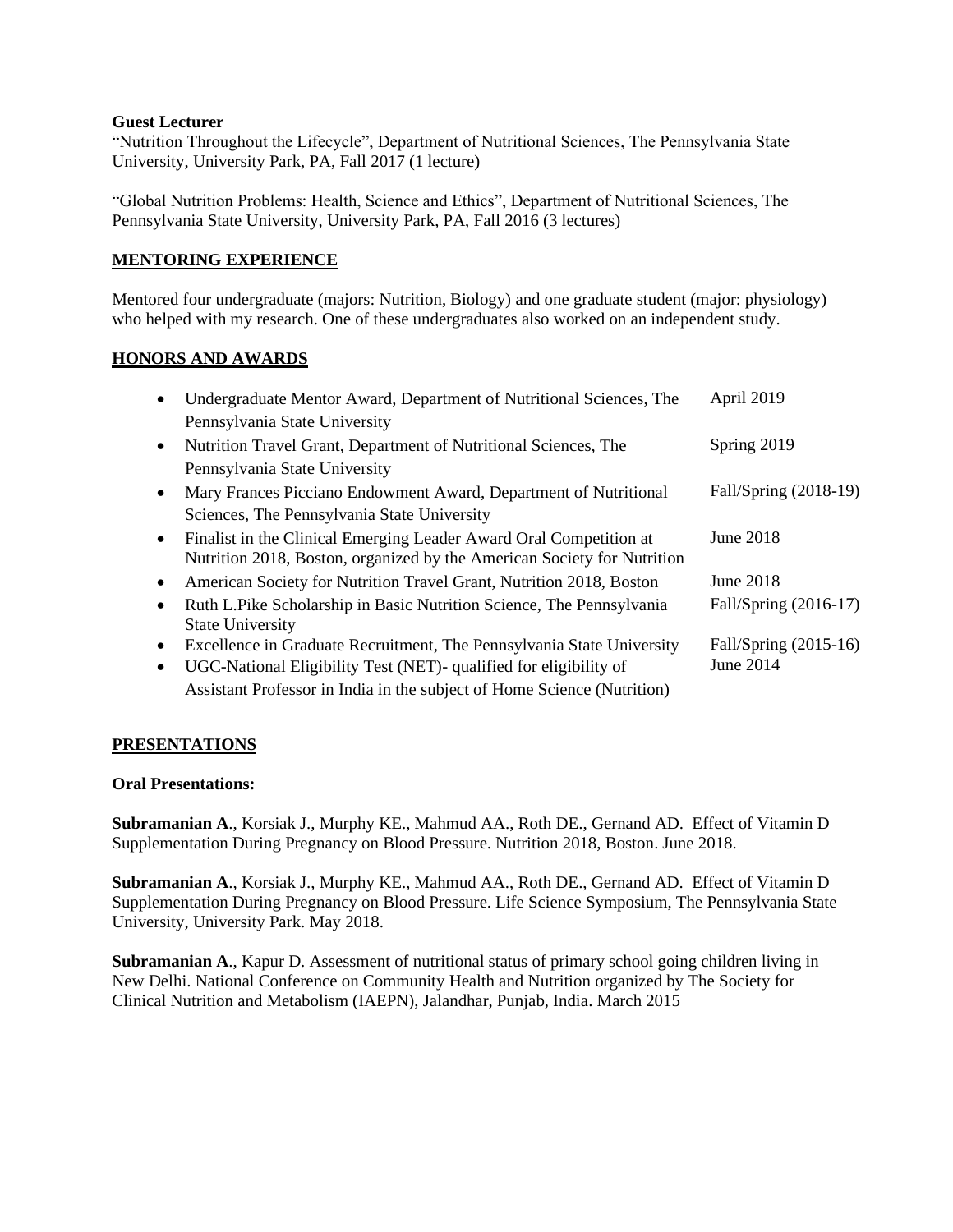### **Poster Presentations:**

Carr CM., **Subramanian A**., Papp E., Murphy KE., Mahmud AA., Roth DE., Gernand AD. Effect of Prenatal Vitamin D Supplementation on Placental Terminal Villi in Bangladesh. Undergraduate Research Exhibition. The Pennsylvania State University, University Park. April 2019.

**Subramanian A.**, Korsiak J., Murphy KE., Mahmud AA., Roth DE., Gernand AD. Effect of Vitamin D Supplementation During Pregnancy on Blood Pressure. Nutrition 2018, Boston. June 2018.

**Subramanian A**., Korsiak J., Murphy KE., Mahmud AA., Roth DE., Gernand AD. Effect of Vitamin D Supplementation During Pregnancy on Blood Pressure. Life Science Symposium, The Pennsylvania State University, University Park. May 2018.

**Subramanian A**., Gernand AD. Vitamin D Metabolites Across the Menstrual Cycle: A Systematic Review. Women's Health Research Day, The Pennsylvania State University, University Park. November 2017.

**Subramanian A**., Gernand AD. Vitamin D Status and the Menstrual Cycle: A Systematic Review. Experimental Biology, Chicago. April 2017.

**Subramanian A**., Kapur D. Energy Balance Among Primary School Going Children: A Cross-Sectional Study. 47th Annual National Conference of the Indian Dietetic Association, New Delhi, India. December 2014.

### **e-Poster Discussion Presentation**

**Subramanian A**., Korsiak J., Murphy KE., Mahmud AA., Roth DE., Gernand AD. Effect of Vitamin D Supplementation During Pregnancy on Blood Pressure. Nutrition 2018, Boston. June 2018.

#### **Poster Theater Flash Session Presentation**

**Subramanian A**., Carr CM., Papp E., Murphy KE., Mahmud AA., Roth DE., Gernand AD. Effect of Prenatal Vitamin D Supplementation on Placental Angiogenic Factors in Bangladesh. Nutrition 2019, Baltimore. June 2019.

#### **Invited Talks**

**Subramanian A**. Does Prenatal Vitamin D have an Effect on Placental Angiogenesis and Maternal Blood Pressure in Bangladesh? Nutrition Colloquium, Department of Nutritional Sciences, The Pennsylvania State University, University Park. January 2019.

**Subramanian A**. Vitamin D in Type 2 Diabetes. Nutrition Empowerment for Prevention and Management of Diabetes. National Diabetes, Obesity and Cholesterol Foundation (N-DOC) in collaboration with Nestle Nutrition Institute, New Delhi, India. November 2010.